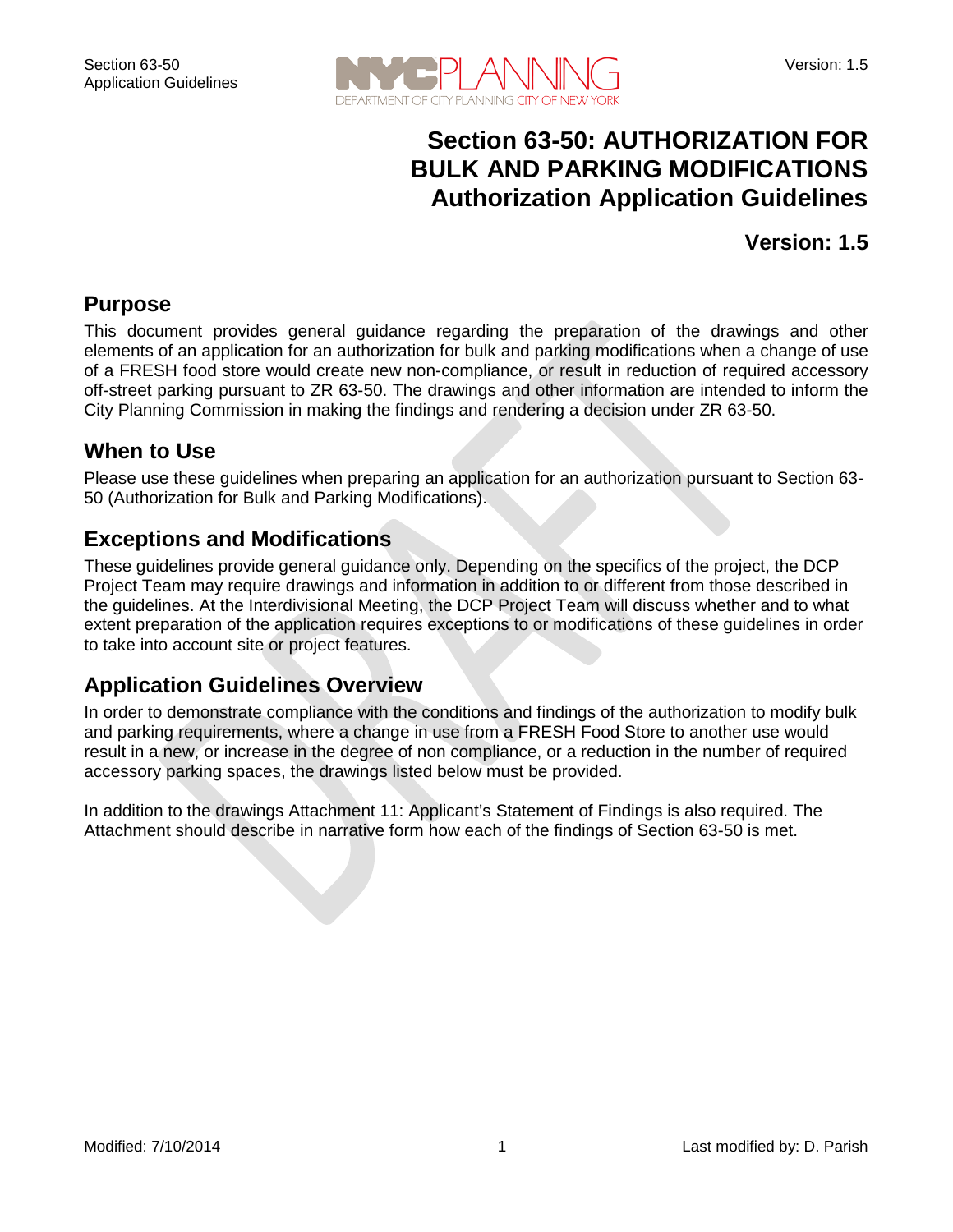

# **Submission Requirements**

#### **Table A. Required Drawings**

| <b>Number</b>  | <b>Required Drawing(s)</b> | <b>Additional Content</b><br><b>Requirements</b>                                                                                                                                                                                                                                                                                                                                               | <b>Relevant Zoning</b><br><b>Section Nos.</b>                                                                     |
|----------------|----------------------------|------------------------------------------------------------------------------------------------------------------------------------------------------------------------------------------------------------------------------------------------------------------------------------------------------------------------------------------------------------------------------------------------|-------------------------------------------------------------------------------------------------------------------|
| 1              | Area Map                   | Label traffic directions.<br>Include curb cuts on<br>zoning lot.                                                                                                                                                                                                                                                                                                                               | $63-50(e)$<br>$\bullet$                                                                                           |
| $\overline{2}$ | <b>Zoning Analysis</b>     | Provide floor area<br>$\bullet$<br>calculations for space<br>previously certified as<br>FRESH food store, floor<br>area bonus generated,<br>and floor area of new<br>uses.<br>Include all underlying<br>Article II or Article III bulk<br>regulations that may be<br>affected by change of<br>use.<br>Provide number of<br>$\bullet$<br>required accessory<br>parking for all uses on<br>site. | $63-30(a)(1)$<br>$63-30(a)(2)$<br>63-21<br>$\bullet$<br>Required to<br>document the<br>conditions of<br>approval. |
| 3              | Zoning Lot Site Plan       | Include any existing, at-<br>grade parking spaces<br>and driveways<br>Show entrances<br>Show location of ground<br>floor level street wall.<br>Include uses of adjacent<br>$\bullet$<br>buildings<br>Show location of parking<br>areas and all vehicular<br>entrances                                                                                                                          | $63-50(d)$<br>$63-50(e)$<br>$\bullet$                                                                             |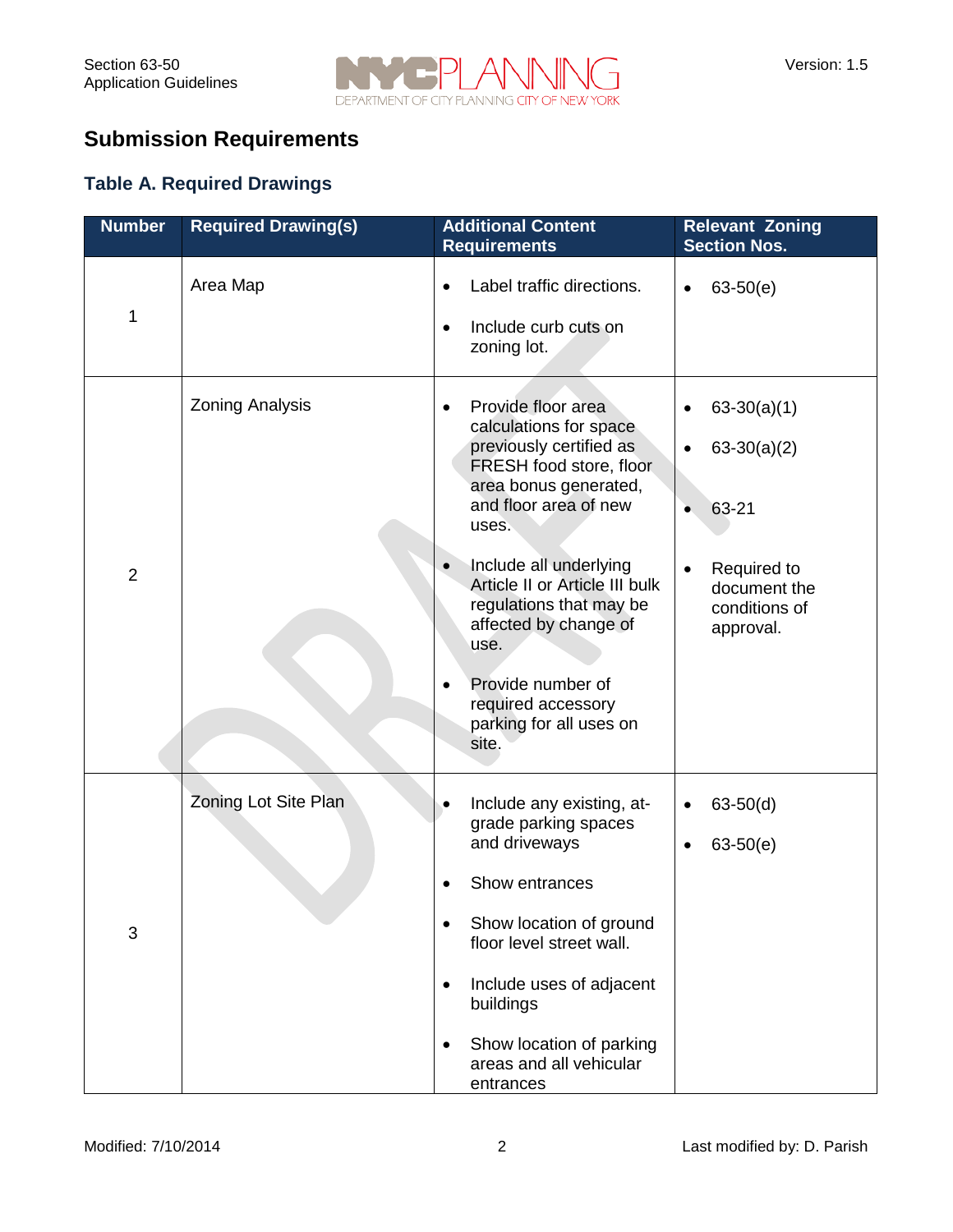

| <b>Number</b>   | <b>Required Drawing(s)</b>                                                                                                                                                                                        | <b>Additional Content</b><br><b>Requirements</b>                                          | <b>Relevant Zoning</b><br><b>Section Nos.</b>                         |
|-----------------|-------------------------------------------------------------------------------------------------------------------------------------------------------------------------------------------------------------------|-------------------------------------------------------------------------------------------|-----------------------------------------------------------------------|
| $\overline{4}$  | <b>Ground Floor Plan</b><br>Show existing to remain<br>$\bullet$<br>uses within the building<br>Show proposed new<br>use(s)<br>Include any existing to<br>$\bullet$<br>remain parking spaces<br>and access points |                                                                                           | Required to<br>$\bullet$<br>document the<br>conditions of<br>approval |
| 5               | <b>Upper Floor Plan</b>                                                                                                                                                                                           | Show bulk waivers, if any                                                                 | Required to<br>$\bullet$<br>document the<br>conditions of<br>approval |
| $6\phantom{1}6$ | Section                                                                                                                                                                                                           | Follow general DCP<br>guidelines for this<br>document<br>Show bulk waiver area, if<br>any | $63-50$ (d)                                                           |
| $\overline{7}$  | Neighborhood Character<br>Diagram                                                                                                                                                                                 | Follow general DCP<br>$\bullet$<br>guidelines for this<br>document                        | $63-50$ (d)                                                           |

### **Table B. Additional Application Requirements**

| <b>Number</b> | <b>Additional Application</b><br><b>Requirements</b> | <b>Description</b>                                                                           |
|---------------|------------------------------------------------------|----------------------------------------------------------------------------------------------|
|               | LR Form                                              | Pages 1-2                                                                                    |
|               |                                                      | On Page 1, Item 4, check both ZA and ZC.                                                     |
| 1             |                                                      | If the owner/applicant is not signing on page 2,<br>include an owner's authorization letter. |
|               |                                                      | Page 2, Item 7, list chair certification granted<br>pursuant to Section 62-30.               |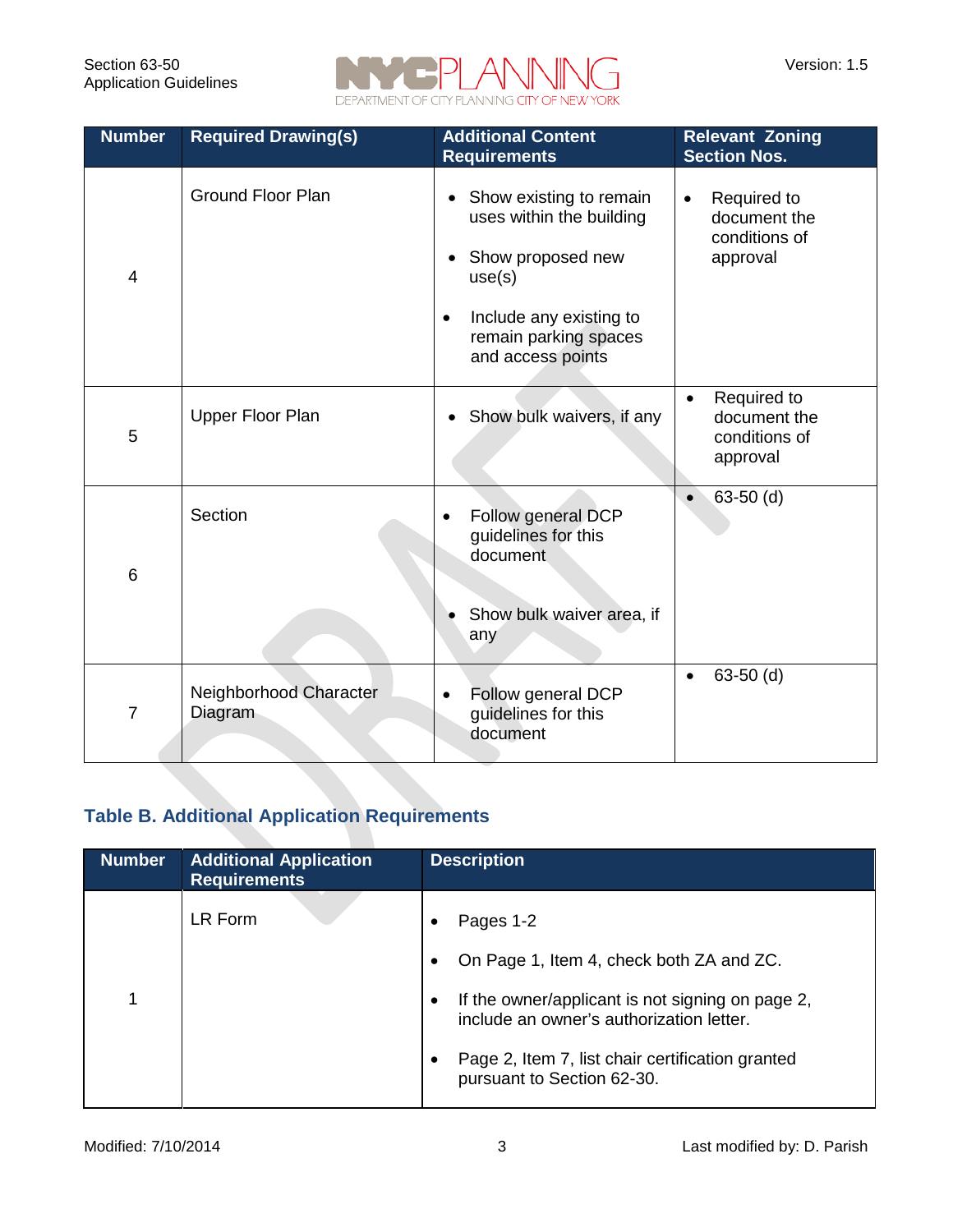

| <b>Number</b>  | <b>Additional Application</b><br><b>Requirements</b> | <b>Description</b>                                                                                                                                                                                                                                                                                                                                                                                       |  |  |
|----------------|------------------------------------------------------|----------------------------------------------------------------------------------------------------------------------------------------------------------------------------------------------------------------------------------------------------------------------------------------------------------------------------------------------------------------------------------------------------------|--|--|
| $\overline{2}$ | LR Form Attachment 2: Site<br>Data                   | Only required if the affected tax block and lots do not<br>$\bullet$<br>fit on LR Form page 1                                                                                                                                                                                                                                                                                                            |  |  |
| 3              | <b>Supplemental Form</b><br>ZS/ZA/ZC                 | Include the full title of the ZR Section<br>Should include the authorization pursuant to Section<br>63-50.<br>Only fill out <b>TO MODIFY:</b> for the Section 63-50 row.<br>This section must be consistent with the zoning<br>analysis.                                                                                                                                                                 |  |  |
| 4              | <b>Official Zoning Sectional Map</b>                 | Submit at 8.5x14" or 11x17"<br>Maps can be accessed online here:<br>http://www.nyc.gov/html/dcp/html/zone/zonedex.shtml                                                                                                                                                                                                                                                                                  |  |  |
| 5              | DOF Tax Map(s)                                       | Submit at 11x17"<br>DCP will accept maps printed from the Library of Tax<br>Maps or a hard copy from the Department of Finance<br>only. The maps can be accessed online and printed<br>from here: Digital Tax Map Library - New York City<br><b>Department of Finance</b>                                                                                                                                |  |  |
| 6              | Draft notice of cancelation                          | If authorization is granted, a notice of cancelation of<br>restrictive declaration recorded pursuant to Section<br>63-30 should be executed and recorded.                                                                                                                                                                                                                                                |  |  |
| 7              | LR Item 3: Description of<br>Proposal                | Follow general DCP guidelines for this document.<br>Under Prior Actions, describe the chairperson<br>$\bullet$<br>certification issued pursuant to Section 62-30 or<br>Section 63-22. Include the tracking number and date<br>of approval.<br>Under Actions, describe what bulk and/or parking<br>modifications are being requested pursuant to the<br>authorization (Section 63-50). Reference specific |  |  |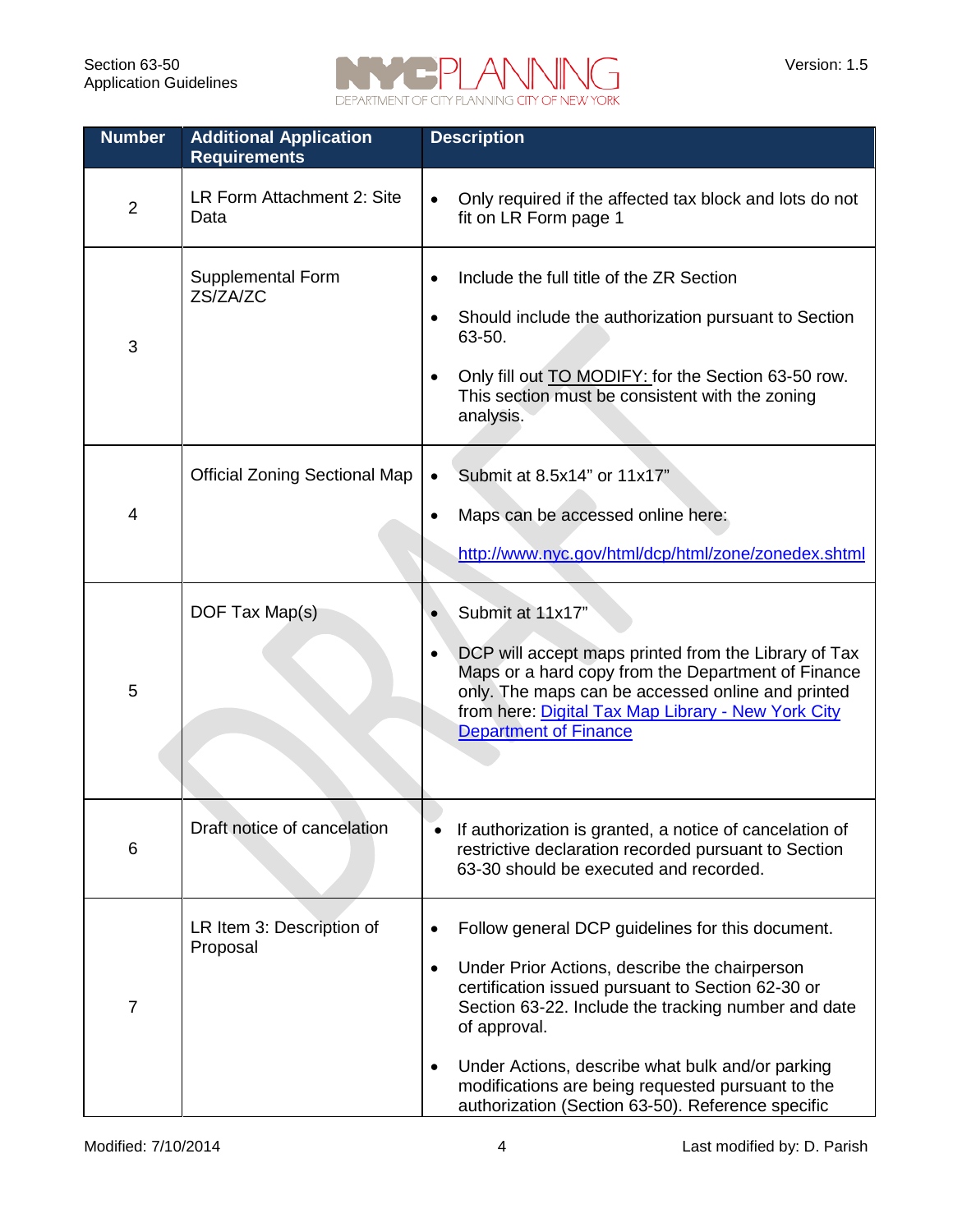

| <b>Number</b> | <b>Additional Application</b><br><b>Requirements</b> | <b>Description</b>                                                                                                                                                                                                                                                                                                                                                                                                                                                                                 |  |  |
|---------------|------------------------------------------------------|----------------------------------------------------------------------------------------------------------------------------------------------------------------------------------------------------------------------------------------------------------------------------------------------------------------------------------------------------------------------------------------------------------------------------------------------------------------------------------------------------|--|--|
|               |                                                      | sections and requirements that are being modified.<br>State what the requirement would be and what is<br>proposed under the change of use.                                                                                                                                                                                                                                                                                                                                                         |  |  |
|               | <b>Statement of Findings</b><br>(Attachment 11)      | Follow the general DCP format guidelines for this<br>document.<br>For finding (a), describe the market conditions.<br>$\bullet$<br>Include any applicable reference materials or citations<br>and why applicant believes that there is no                                                                                                                                                                                                                                                          |  |  |
|               |                                                      | reasonable possibility that the operation of a FRESH<br>Food Store will bring a reasonable return.<br>For finding (b), describe the history of operation of the<br>FRESH food store.                                                                                                                                                                                                                                                                                                               |  |  |
| 8             |                                                      | For finding (c), describe the commercially reasonably<br>efforts undertaken to market the FRESH food store.<br>This may include marketing of the type described in<br>Appendix A.                                                                                                                                                                                                                                                                                                                  |  |  |
|               |                                                      | For finding (d), describe the proposed non-<br>compliance and how that non-compliance relates to<br>neighboring buildings. Describe the effects of the<br>non-compliance on light and air and discuss any<br>potential adverse impacts.                                                                                                                                                                                                                                                            |  |  |
|               |                                                      | For finding (e), describe how the change in use will<br>affect the traffic capacity of the surrounding area,<br>including whether required parking will be reduced.<br>Note the width, circulation, and volume of nearby<br>streets as well as proximate mass transit. Include the<br>location of any curb cuts and other parking facilities.<br>Refer to the technical assessment for the project,<br>pursuant to the CEQR Technical Manual, as well as<br>mitigation recommended as appropriate. |  |  |
|               |                                                      |                                                                                                                                                                                                                                                                                                                                                                                                                                                                                                    |  |  |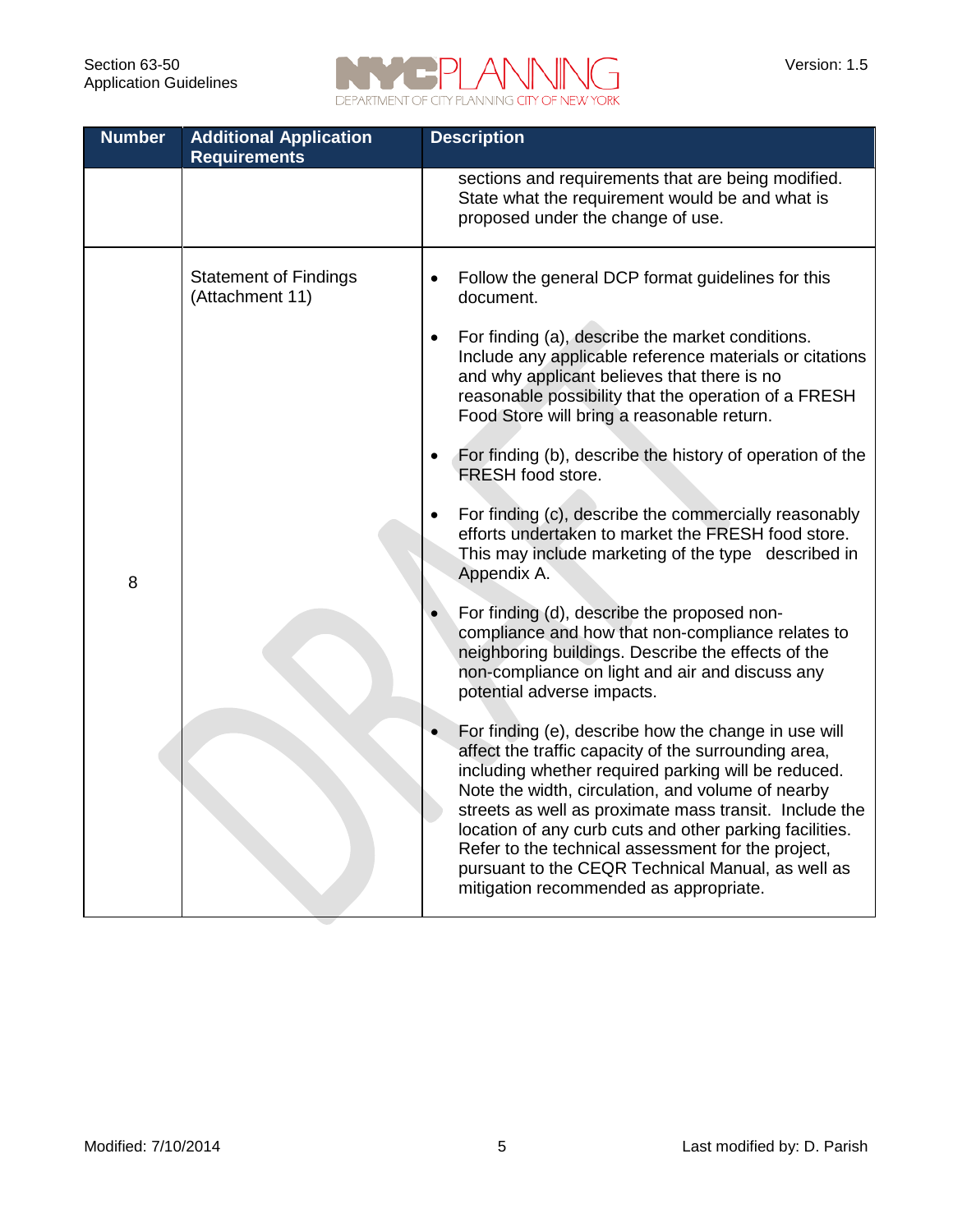

| <b>Number</b> | <b>Additional Application</b><br><b>Requirements</b> | <b>Description</b>                                                                                                                                                                                                                                                                                                                                                                                                                                                                                                                                                    |
|---------------|------------------------------------------------------|-----------------------------------------------------------------------------------------------------------------------------------------------------------------------------------------------------------------------------------------------------------------------------------------------------------------------------------------------------------------------------------------------------------------------------------------------------------------------------------------------------------------------------------------------------------------------|
| 9             | Proof of Reasonable<br>Marketing                     | Proof of Reasonable Marketing may include, for example,<br>proof of advertising in local and citywide press, listing the<br>space with brokers and informing local and citywide<br>industry groups. Such efforts shall have been actively<br>pursued for a period of no less than six months for<br>"buildings" under 3,600 square feet and one year for<br>"buildings" over 3,600 square feet, prior to the date of the<br>application for a special permit.<br>Please see further information regarding this method<br>of marketing in Appendix A of this document. |
| 10            | <b>Photos</b>                                        | Follow the general DCP format guidelines for this<br>attachment.                                                                                                                                                                                                                                                                                                                                                                                                                                                                                                      |

### **For More Information**

Please contact your Borough Office Project Manager for additional information.

#### **Related Documents**

| Document                    | <b>Description</b>                                                               |
|-----------------------------|----------------------------------------------------------------------------------|
| Statement of                | Lists findings related to the proposed action and the applicant's response to    |
| <b>Findings Guidelines</b>  | those findings.                                                                  |
| <b>Zoning Analysis</b>      | Depicts a proposed project's compliance with applicable Zoning Regulations.      |
| <b>Guidelines</b>           |                                                                                  |
| Area Map Standard           | Land Use and Zoning Map required for all Special Permit actions and some         |
|                             | Authorization actions.                                                           |
| Section Guidelines-         | Depicts a building's height, massing, and land uses, as well as any deviations   |
|                             | from compliance with the requirements of the Zoning Resolution.                  |
| Zoning Lot Site Plan        | Depicts all aspects of the development site and zoning lot(s) that relate to the |
| <b>Guidelines</b>           | proposed land use action.                                                        |
| Ground Floor Plan           | Depicts the interior layout of a proposed building on a zoning lot that will be  |
| <b>Guidelines</b>           | affected by the requested land use action(s).                                    |
| Upper Floor Plan            | Depicts the proposed programmatic arrangement of the upper floors within a       |
| <b>Guidelines</b>           | proposed building.                                                               |
| <b>Elevation Guidelines</b> | Depicts the facade(s) of the proposed project in order to illustrate the impact  |
|                             | and/or relationship of a proposed building to neighboring buildings.             |

## **Revision History**

| <b>Date</b> | Version | Description <sup>1</sup> |               |
|-------------|---------|--------------------------|---------------|
| 6/25/2012   | . . U   | --<br>draft.<br>∙ırst    | Chan<br>Jamie |